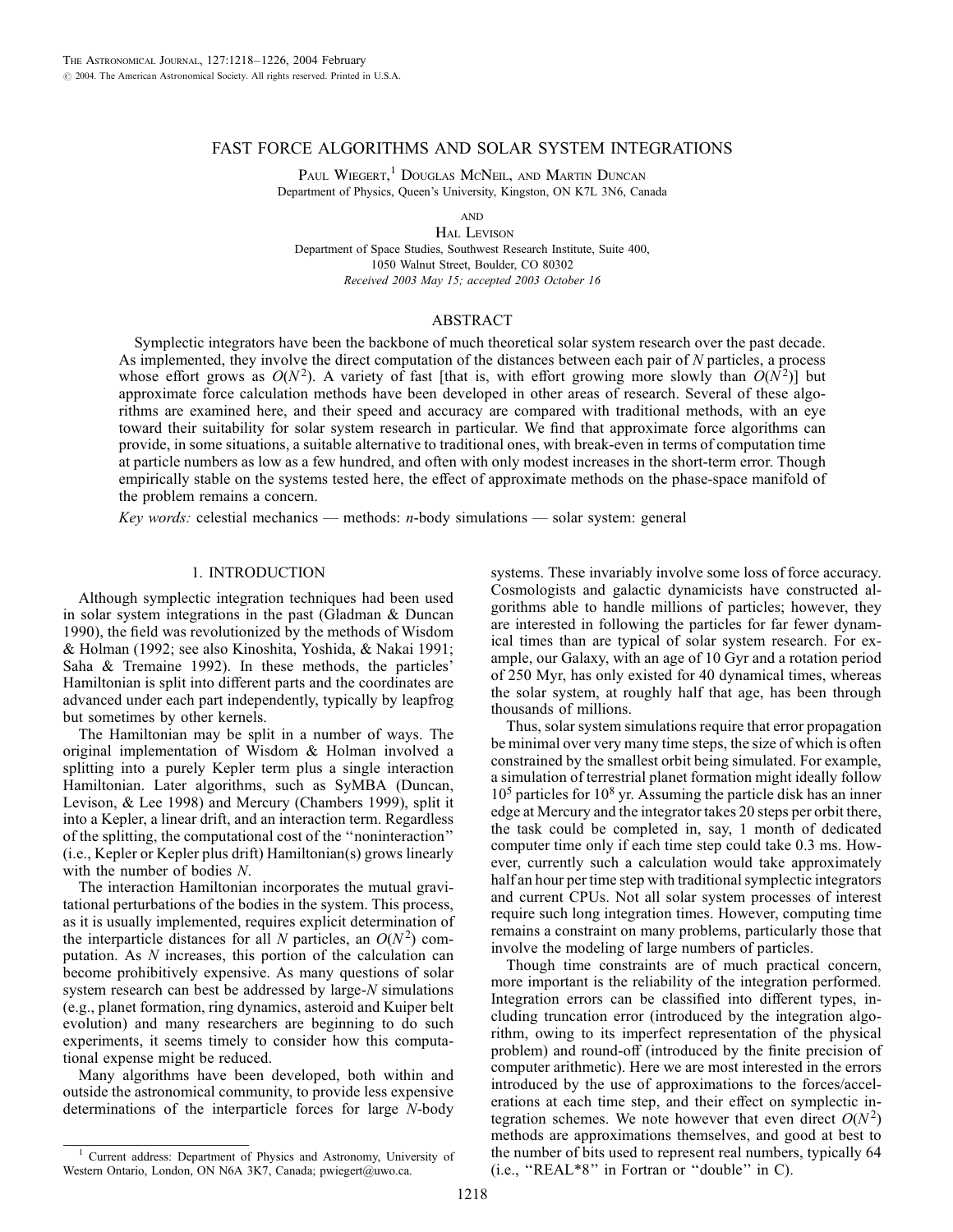What constitutes unacceptable error varies with the type and purpose of the simulation in question. In solar system dynamics, the interest is usually in the reproduction of the gross statistical behavior of a system rather than the detailed path of each of the particles. Given the frequent presence of chaos in simulations of the solar system, its subsystems, or precursors, such a statistical approach is often the best that can be hoped for, even given hypothetical error-free integration methods.

We will consider only dissipationless evolution here. The relative error in the energy and angular momentum thus serve as practical measures of the integration error. The energy and angular momentum can be computed directly from the positions and velocities of the initial and final states. The error in the angular momentum quoted is the size of the vector difference between the start and end values (i.e.,  $|L_{end} - L_{start}|$ , not  $|L_{\text{end}}| - |L_{\text{start}}|$ ). Methods that conserve these quantities to high accuracy are generally to be preferred; however, even very small or zero errors in  $E$  and  $L$  do not guarantee the correct evolution of the bodies in question. Nevertheless, they do provide a practical and commonly used metric for measuring an integration algorithm's performance, and we will use them here, bearing the previous caveat in mind.

Here the suitability of a number of approximate algorithms will be examined in the particular context of solar system integrations and symplectic integrators, and our approach will be an experimental one. Three principal questions are of interest: What is the error of the different force calculation methods? What is their relative speed? What is their suitability for solar system simulations in different regimes?

Section 2 outlines the system and algorithms tested here,  $\S$  3 presents the results, and conclusions are drawn in  $\S$  4.

#### 2. METHODS

#### 2.1. Direct Methods

There are a number of codes suitable for the integration of solar system problems that have been made available to the astronomical community by their creators. In particular, Swift (Levison & Duncan 1994) and its subset SyMBA (Duncan et al. 1998) and Mercury (Chambers & Migliorini 1997; Chambers 1999) are widely used. The latter two both incorporate the ability to handle close encounters between particles symplectically. These packages all compute the interaction Hamiltonian through a direct  $O(N^2)$  calculation. As Mercury's speed scales the same way in our tests (both analytically and from our experiments), we present results for SyMBA only, for the sake of simplicity.

SyMBA, together with the nonsymplectic RADAU integrator (Everhart 1985, as implemented by the Mercury package) and what we will call the ''standard W-H'' code (i.e., Wisdom-Holman style, with forces computed directly and without symplectic handling of close encounters) provide the benchmarks against which the performance of the other algorithms will be compared.

Our ''standard W-H'' code is a traditional Kepler-plusinteraction leapfrog integrator in Jacobi coordinates, as proposed by Wisdom & Holman (1992), written in C. By replacing the subroutine that calculates the effects of the interaction Hamiltonian, the same code also serves as a ''driver'' for those algorithms that compute approximate forces but are not themselves integrators. Thus the driver allows the approximate methods to be tested within a traditional symplectic integrator.

The standard code and the driver, being in the original Wisdom-Holman style, do not handle close encounters well. Since the large-N systems of interest are likely to involve significant numbers of close approaches between particles, the traditional remedy of softening was applied to prevent spurious heating. This allows comparisons of these simpler methods with the ones that handle close approaches symplectically. The latter do not have any softening applied and thus receive a somewhat different and more demanding test. For the softening kernel, a potential  $\Phi = -GM/(r^2 + \epsilon^2)^{1/2}$ , or Plummer model, was used, with a fixed  $\epsilon = 0.01$  AU. This value was chosen because it is larger than the Hill sphere of all the particles in the disks considered here. This softening was also used in all the approximate methods described below except for FALCON, which uses an adaptive softening (meaning that the softening is mass-dependent in order to reduce the absolute force error; the Ferrers sphere  $F_0$  is used here [see Dehnen 2001, 2002 for more details]).

#### 2.2. Approximate Methods

Direct methods are accurate to near machine precision. Most other algorithms suffer some degradation in the accelerations due to the approximations used. With the choice of a sufficiently tight tolerance, the exact nature of which may vary from algorithm to algorithm, the accuracy of approximate schemes can generally be varied, even up to machine precision, though this usually results in an effective reversion to a direct, and hence  $O(N^2)$ , calculation.

There are a wide variety of gravity simulation codes based on approximate methods currently available. Many of these have been developed for cosmology or galactic dynamics. Some also include smoothed particle hydrodynamics (SPH), a technique that allows the effects of gas to be modeled. Such methods are likely to be useful when considering the very early solar system, when gas played a significant role. However, most are not of sufficiently high accuracy in their force calculations to be likely to be of use for long-term solar system dynamics, and a complete treatment of them will not be attempted here.

Mesh methods construct a grid in the simulation space, possibly on finer scales where particles are densest. Particles are lumped together at the nearest nodes for the purposes of determining the potential, which can be done very efficiently through the use of the fast Fourier transform. The resulting potential is valid only at the grid points, but it can be interpolated to provide an approximation of the force on each particle. Though very fast (Sellwood 1997), they work best on systems with periodic boundary conditions because of their use of Fourier transforms. As there are other methods more suited to isolated systems such as the solar system, we will not examine mesh methods here.

## 2.2.1. Tree Codes

Early tree codes were based on hierarchies of body pairs (Appel 1985; Jernigan & Porter 1989); however, more recent techniques instead break up the simulation space itself into individual regions. The now-standard tree code (Barnes & Hut 1986) breaks up the simulation space (the ''root'' cell) into a hierarchy of cubic cells, each cell being subdivided into eight daughter cells until each contains only some small number of particles, often just one. At each level of decomposition, the cell's mass and center-of-mass position are computed. Higher order multipole moments of the cell's mass distribution may also be calculated. Once the tree is constructed, the force on each particle is determined by examining the largest eight cells (those just below the root cell) in turn. The ratio of each cell's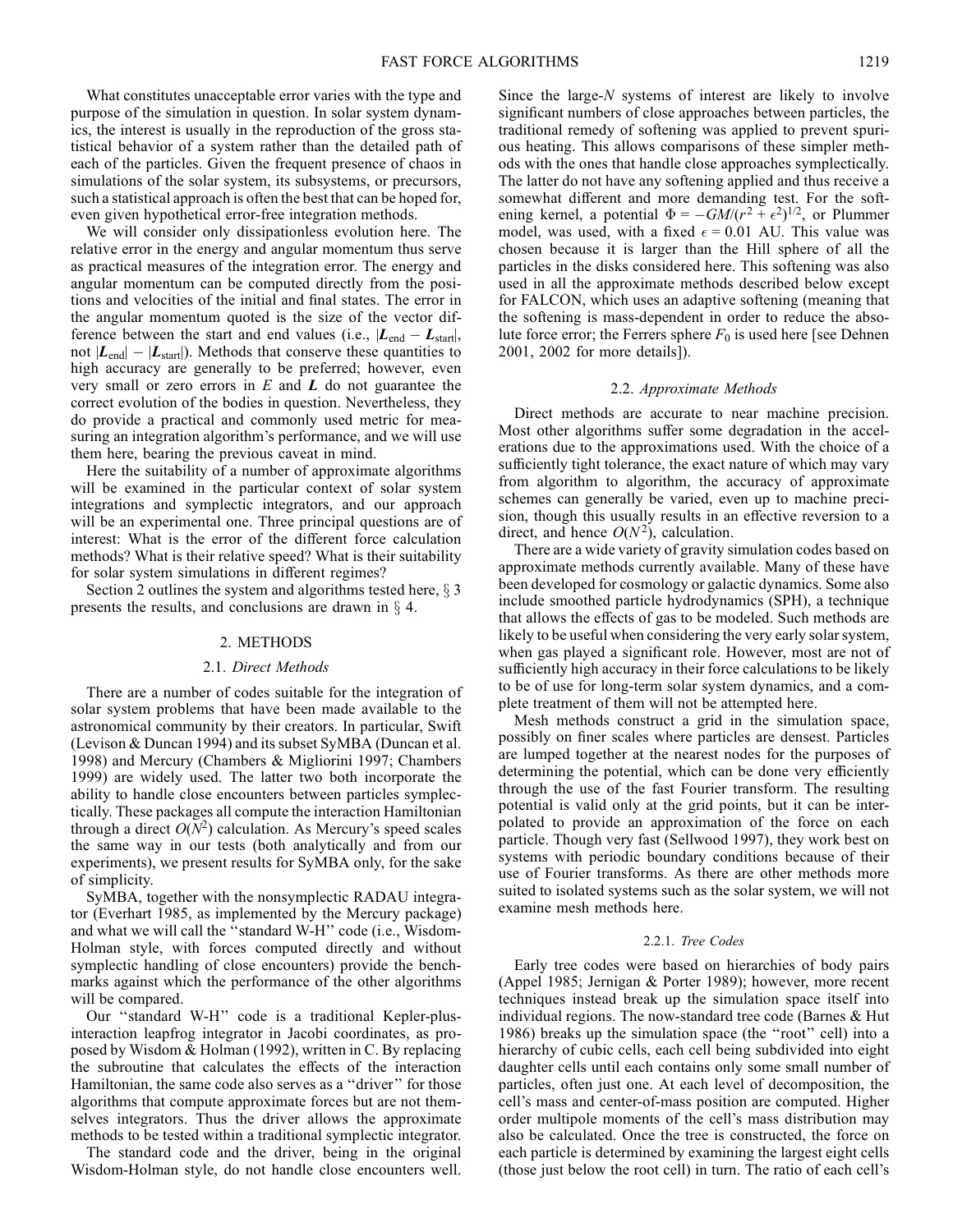length *l* to the distance *D* between the cell's center of mass and the particle is considered. If  $\mathit{l/D}$  is less than some chosen  $\theta$ , the force on the particle due to the cell and all its contents is approximated by a single body of the cell's total mass located at its center of mass (plus higher order moments, if any). If, rather,  $l/D > \theta$  (i.e., the cell is too close), the same test is applied to the cell's internal daughter cells recursively down through the tree.

With a single particle in each cell, it is apparent that the forces between nearby particles will end up being computed directly, while those in cells that are sufficiently far away are replaced for the purposes of the force computation by a single particle at their center of mass. This allows the computation to be reduced to  $O(N \log N)$  operations (Barnes & Hut 1986). The choice of  $\theta$  (the "opening angle," usually taken to be of order unity) determines which particles are far enough for the center-of-mass approximation to be used, allowing the accuracy of the calculation to be varied. Tree codes have already been used for planetesimal dynamics simulations (Richardson et al. 2000).

The code tested here is "Partree," an MPI (Message Passing Interface) parallel implementation of a tree code in C due to Dubinski (1996). The serial algorithm is only slightly modified from the Barnes-Hut model, and the parallelization technique is based on that of Salmon (1991). In these tests, instead of the driver discussed in  $\S$  2, we used an implementation of SyMBA modified to incorporate forces from Partree. The code was run on a single CPU using only the democratic heliocentric integrator without close-encounter handling to ensure a fair comparison.

### 2.2.2. The Fast Multipole Method

The fast multipole method (FMM), sometimes called the fast multipole algorithm (FMA), computes the forces between well-separated particles by means of spherical multipole expansions (Greengard & Rohklin 1987; Cheng, Greengard, & Rohklin 1999). Consider a group of  $N/2$  particles. To compute the multipole expansion of their gravitational field around one of these particles requires  $O(NM/2)$  operations, where  $M$  is the number of multipole terms used. Given a second group of N/2 particles sufficiently far away that the multipole expansion is valid, the evaluation of the multipole expansion over these points requires another  $O(NM/2)$ , for a total of  $O(NM)$ , operations. Thus, the far field can in principle be computed with  $O(N)$  effort.

In practice, things are more complicated, as the sorting of particles into well-separated groups, as well as the final application of all their multipole expansions, must be done. In particular, Greengard & Rohklin (1987) developed a method of translating all the distant multipole expansions to a local origin near the particle in question, allowing these far-field contributions to be combined and thus more efficiently computed. In practice, FMM implementations are often found to scale as  $O(N \log N)$  (Cappuzo-Dolcetta & Miocchi 1998).

An implementation of FMM written in C is the Distributed Parallel Multipole Tree Algorithm (DPMTA; Rankin 1999). This code was developed within the molecular dynamics community but is easily adapted to astronomical systems. It computes the force due to nearby particles directly, by constructing a tree and using the traditional opening-angle criterion, and uses the FMM algorithm to compute the far-field forces.

Its force accuracy can be tuned over a wide range (from a few digits to full machine precision) by adjusting the number of multipole terms and, thus, can in principle produce exact (at least within round-off) forces as an  $O(N)$  process. The force error of most other approximate algorithms can only be improved by decreasing the opening angle [i.e., increasing the distance out to which direct  $O(N^2)$  force computation is used]. This makes the DPMTA method particularly attractive. If the number of operations it requires really does grow more slowly that  $N^2$ , there must be some N for which it can provide machineprecision forces faster than the direct method—though this limit proves to be currently of little practical use (see  $\S$  3.3).

DPMTA version 3.1 is tested here, which can be run either serially or in parallel under either MPI or PVM (Parallel Virtual Machine). It does not accept a softening length but was modified (a simple task) to do so for these tests. This was the only modification made to any of the codes tested here.

DPMTA is not an integrator, but a routine that computes the interparticle forces, and it was tested with the driver (described in  $\S$  2.1). An opening angle  $\theta = 0.5$  and four multipole terms were used. DPMTA performs fastest when the tree contains 10–50 particles per cell, so the maximum depth of the tree must be varied from 4 at small N to 6 at  $N = 10^5$  to maintain this. The test systems (to be discussed in  $\S$  2.4) were in an overall root cell 5 AU in extent in the  $x$ -,  $y$ -, and  $z$ -directions.

FALCON [Force Algorithm with Complexity  $O(N)$ ; Dehnen 2000] is similar to DPMTA but differs from it in that it uses Cartesian multipole expansions to compute the farfield forces, significantly speeding computation. Also, because of the symmetry of the Taylor expansion in Cartesian coordinates, along with an implementation that avoids asymmetry between gravity sources and sinks, this algorithm implicitly conserves linear momentum. However, FALCON uses a fixed expansion (up to the octupole), unlike DPMTA, which allows an arbitrary number of multipole terms.

An adaptive opening angle of 0.5 (see Dehnen 2000 for more details) was used. The maximum allowed tree depth was 50, and cells in the tree were split when they contained more than eight particles. The C version of the code released in 2002 October was tested here.

Table 1 outlines the features implemented by each of the methods.

### 2.3. Processor and Compiler

All simulations were run serially and in double precision on one of a cluster of 20 identical 600 MHz DEC Alpha EV56's with 64 megabytes of RAM and 256 megabytes of swap space, running Red Hat Linux 7.1. Fortran codes (SyMBA, RADAU via the Mercury package) were compiled with the Compaq Fortran 90 compiler X1.1.1-1684; C codes (Partree and the W-H code, as well as DPMTA, FALCON, and their driver) were compiled with the Compaq C compiler, version 6.2-506. All codes were compiled with the same optimizations. Clearly, some codes may perform somewhat better or worse with other processor-compiler combinations; our choice is intended simply to provide a representative straw-man system as a basis for comparison.

#### 2.4. Simulated Systems

The test system used in these simulations is a 2.67  $M_{\oplus}$  disk of material spread with surface density  $\propto r^{-1.5}$  between 0.3 and 2 AU around the Sun. The disk particles, all of equal mass, have their initial eccentricity  $e$  and inclination  $i$  chosen randomly from uniform distributions such that  $e \in [0, 0.01]$ and  $i \in [0^{\circ}, 0^{\circ}5]$ . The other angular elements were chosen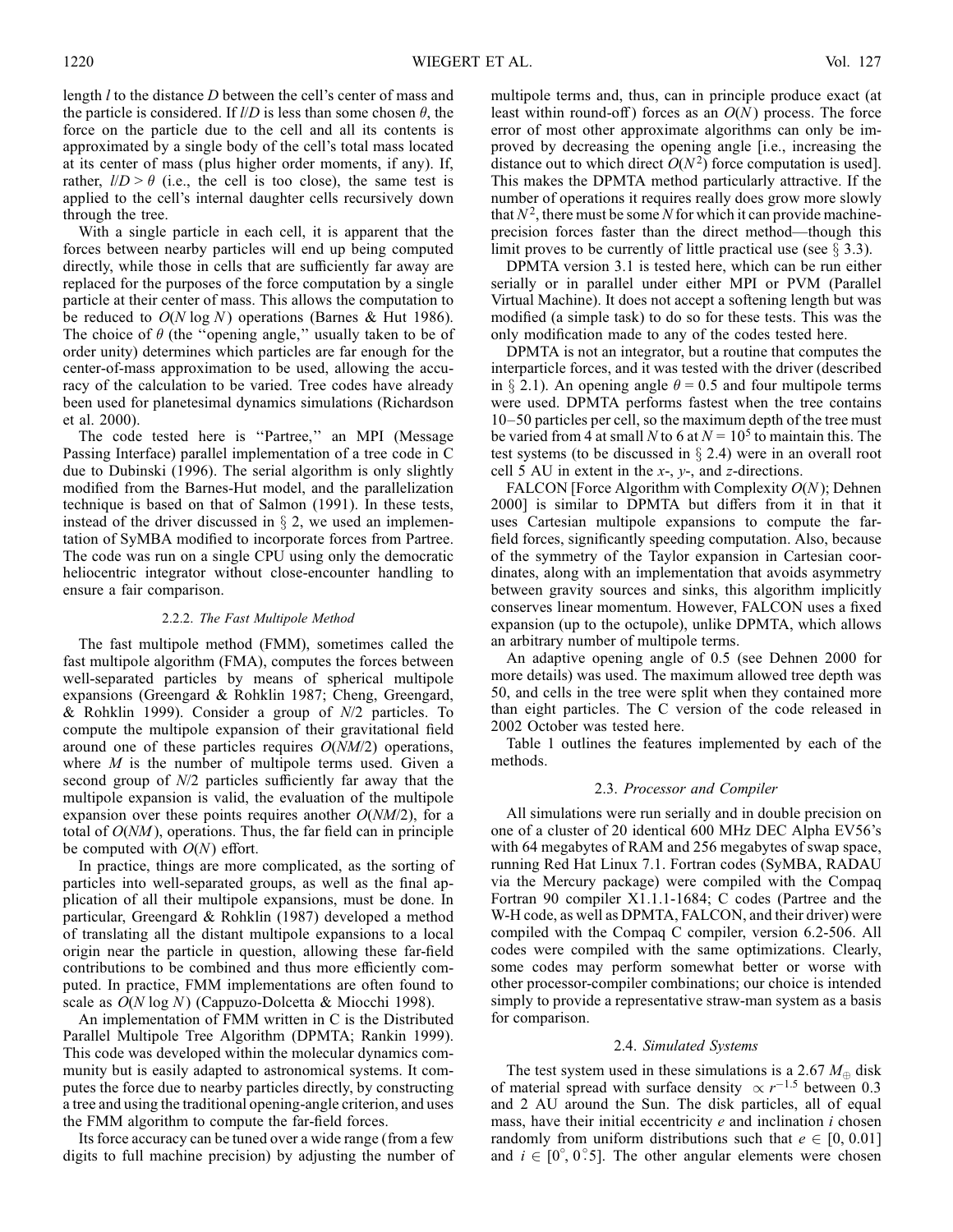|  | Algorithms Tested |  |
|--|-------------------|--|
|--|-------------------|--|

| Method       | Softening? | Fixed dt? | Approaches? | Tree? | FMM?           |
|--------------|------------|-----------|-------------|-------|----------------|
| <b>DPMTA</b> | Yes        | Yes       | No          | Yes   | Yes            |
| FALCON       | Yes        | Yes       | No          | Yes   | Yes            |
| Partree      | Yes        | Yes       | No          | Yes   | N <sub>0</sub> |
| RADAU        | No         | No        | Yes         | No    | No             |
| Standard W-H | Yes        | Yes       | No          | No    | N <sub>0</sub> |
|              | No         | No        | Yes         | No    | No             |

NOTE.- A comparison of the different methods, and whether they include softening, have a fixed time step, handle close approaches in detail, and compute the far field using aspects of tree and/or FMM methods.

randomly from the uniform distribution [0,  $2\pi$ ). This disk is based on those of Chambers (2001), who used similar disks of 153–158 bodies to study terrestrial planet formation. The number and masses of particles in the disk used here are varied, but the total disk mass is constant for all simulations.

Though chosen to model terrestrial planet formation, cold solid-particle disks are relevant to other areas of solar system research, for example, the Kuiper and asteroid belts, giant planet formation, extrasolar planet formation, and planetary rings. Realistic systems may involve the presence of larger bodies (e.g., protoplanetary cores, gas giant planets, satellites) within or near an otherwise smooth disk. However, approximate force algorithms tend to do less well when the mass distribution is highly asymmetric. Since the number of larger particles (n) will be smaller than the number of small ones  $(\sim N)$ , it makes sense to handle large bodies separately by a direct calculation, which will only be  $O(nN)$ . There are any number of ways of doing so, including the use of massless test particles. Only the most demanding case will be examined here, that in which all mutual particle interactions are to be considered.

Our purpose here is not to conduct large-scale simulations per se, so the length of our integrations is limited in order to efficiently examine a variety of codes and particle numbers. For the first suite of simulations, designed to determine the scaling of the computing time with  $N$ , the total number of particles varies from  $10^2$  to  $10^5$  but the total simulation time is only 100 years. The time step is chosen to be 6 days, giving a minimal 10 steps per orbit for the innermost particles, and a total of 6088 steps overall.

The second suite of simulations are longer and examine energy and angular momentum conservation for the different fast approximate algorithms over time. These simulations run 100 times longer  $(10^4 \text{ yr})$  with  $10^3$  particles each. Such integrations are too short to be used in themselves to study either planet formation (a process that takes tens or hundreds of millions of years) or the error-induced diffusion of the Hamiltonian system away from its manifold. Rather, they are designed purely to examine as much as is practical the accumulation of errors for the various algorithms employed. This work is intended to provide an introductory look at the performance of these methods, not a definitive statement as to their suitability for all large-N systems under all conditions.

# 2.5. Parallel Computing

Parallel computing, with its potential for significant speed advantages, is likely to become important in numerical studies of the solar system, though it has yet to make much of an impact. Of the algorithms tested here only DPMTA and Partree, neither of which was designed for solar system studies, have parallel implementations. Only the serial versions were used in these tests.

Parallel codes are typically more sensitive to the details of the system they are being run on. For example, communication time may dominate over processing time on clusters with slow networks. As a result, timing parallel codes is less straightforward than for serial codes and will be left for future work.

# 3. RESULTS

# 3.1. Speed

Since CPU time scales simply with the length of the simulation (unlike the error), short, 100 yr, simulations are sufficient to compare the speed of the algorithms. The time taken for these simulations as a function of the number of particles  $N$ is shown in Figure 1. The simulations with the largest  $N$  are impractical to rerun multiple times. However, the shorter ones (up to  $N = 10<sup>3</sup>$ ) were run 10 times for each of the algorithms, and the median time is shown. The exception was Partree, for which the standard deviation was determined from the timing of subsamples (in this case, the timing of individual time steps) within a single integration run. The execution times have standard deviations of typically 1%–3%, though sometimes



Fig. 1.—CPU time used as a function of the particle number  $N$  for the various algorithms tested for 100 yr simulations. The heavy lines indicate the slopes expected of methods with the indicated dependencies on N.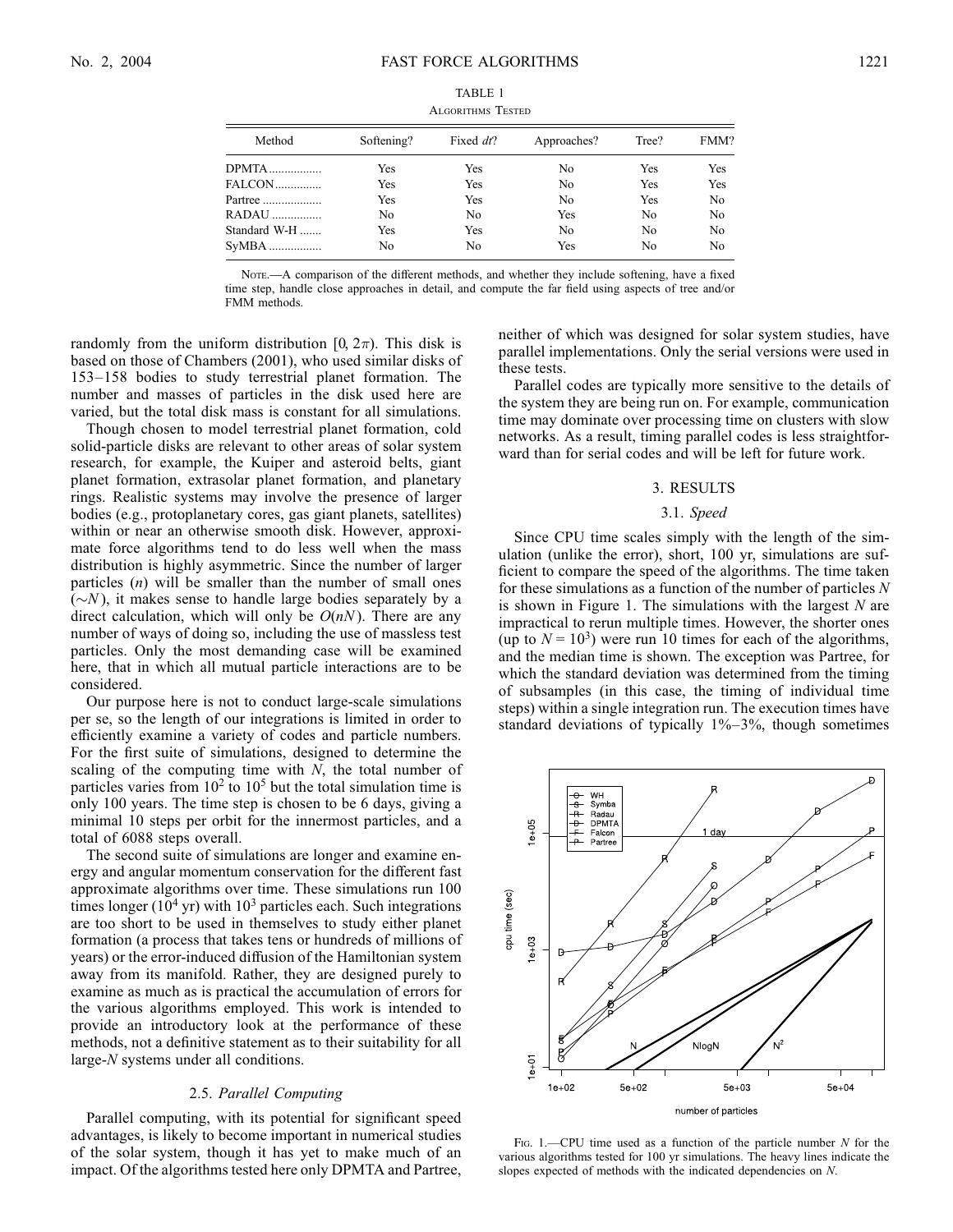

Fig. 2.—Ratio of the execution time for the standard W-H method to that for the other algorithms, or the "speedup." Execution times beyond  $N = 3000$ for the W-H method are extrapolated from low N-values.

larger. These variations are due to overhead associated with the multiuser environment of the computer cluster, which was shared with other users during our runs.

Figure 2 shows the ''speedup,'' the CPU time relative to one that scales strictly as  $N^2$ , and normalized to unity for the standard method at  $N = 10^2$ . All the direct codes show the expected near- $O(N^2)$  growth in the computing time as the particle number is increased.

SyMBA takes about twice as long as standard W-H, reflecting the extra overhead involved in handling encounters symplectically. SyMBA and RADAU handle a fundamentally harder problem than the other algorithms, for which close encounters have been softened away. RADAU is the slowest by about a factor of 20, as expected of this high-order nonsymplectic method.

FALCON is the fastest algorithm, with a speedup of 330 at  $N = 10^5$ . Partree has a speedup of 125, and DPMTA 17, at  $N = 10^5$ . Clearly, this affords these methods a significant advantage over direct methods at large N. Even at relatively small N, FALCON and Partree are as fast as direct methods. The break-even point for the approximate methods is  $N \sim 10^{2} - 10^{3}$ . The CPU time per step (in milliseconds) and the

TABLE 2 SIMULATION RESULTS:  $N = 10^2$ 

| Method | CPU per Step<br>(ms) | $t_{10^6 \text{ yr}}$<br>(days) |
|--------|----------------------|---------------------------------|
|        | $2.26 + 0.02$        | $1.60 + 0.01$                   |
|        | $2.95 + 0.44$        | $2.08 + 0.31$                   |
|        | $4.65 + 0.03$        | $3.28 + 0.02$                   |
|        | $4.95 + 0.15$        | $3.48 + 0.11$                   |
|        | $47.0 + 5.1$         | $33.1 + 3.6$                    |
|        | $149 + 2.7$          | $104.9 + 1.9$                   |

NOTE.—The median CPU time per step for the 100-particle disk simulations, as well as the extrapolated time to complete a  $10<sup>6</sup>$  yr integration. Algorithms are ranked from fastest to slowest.

TABLE 3 SIMULATION RESULTS:  $N = 10^3$ 

| Method | CPU per Step<br>(ms) | $t_{10^6 \text{ yr}}$<br>(days) |
|--------|----------------------|---------------------------------|
|        | $65.8 + 8.0$         | $46 + 5.6$                      |
|        | $73.0 + 3.6$         | $51 + 2.5$                      |
|        | $210.6 + 3.2$        | $148 + 2.2$                     |
|        | $303.8 + 4.9$        | $214 + 3.4$                     |
|        | $456.6 \pm 20$       | $321 + 14$                      |
|        | $5935 + 50$          | $4182 + 35$                     |

NOTE.-The median CPU time per step for the 1000-particle disk simulations, as well as the extrapolated time to complete a  $10<sup>6</sup>$  yr integration. Algorithms are ranked from fastest to slowest. Note that the ranking has changed appreciably from Table 2.

CPU time (in days) required for a million-year simulation at  $N = 10^2$  and at  $N = 10^3$  are in Tables 2 and 3. The relative speeds of these algorithms vary quite a lot even going from  $\overline{N}$  = 10<sup>2</sup> to  $N$  = 10<sup>3</sup>, owing to their different sensitivities to N. Though obviously specific to the computer used here, the results provide insight into the current limits on solar system integrations at large N.

The slopes  $X$  of the lines in Figure 1 are given in Table 4, indicating that the computational effort, in this implementation rather than in theory, grows as  $N<sup>X</sup>$ . The slopes are consistent with expectations, with a few minor variations. RADAU does worse than  $N^2$ , but it takes a variable time step that one expects to decrease, and hence increase the computation time, as the particle density increases.

DPMTA varies substantially from linear in Figure 1, being very sensitive to the maximum allowed tree depth (Rankin 1999). This method does have an execution time that, in tests at low particle numbers, grows slowly with  $N$ . However, this behavior does not persist to large N, where its slope becomes comparable to that of the tree methods.

The FALCON algorithm both is the fastest overall and shows the slowest growth with N, even at  $N = 10^5$ , growing only slightly faster than linear. Though all the approximate methods outperform direct ones at large N, FALCON has the shortest execution time by a significant margin, a factor of 2 or more.

### 3.2. Accuracy

Figures 3 and 4 show the relative error in the total energy  $E$ and the angular momentum  $L$  at the end of the 100 yr simulations. More precisely, the average value of the error over the final 10 yr is shown, in order to mitigate the effects of benign energy oscillations on the result.

The approximate codes are all competitive with the direct codes in terms of conservation of energy. The nonsymplectic,

|  | TABLE 4                                      |  |
|--|----------------------------------------------|--|
|  | Fits to $N = 10^2 - 10^5$ Simulation Results |  |

| Method                           | Slope $(X)$                                                   | Intercept $(Y)$                                                      |
|----------------------------------|---------------------------------------------------------------|----------------------------------------------------------------------|
| FALCON<br>DPMTA                  | $1.0342 + 0.0199$<br>$1.0529 + 0.1132$                        | $-0.5087 + 0.0723$<br>$+0.4560 \pm 0.4109$                           |
| Partree<br>Standard W-H<br>SyMBA | $1.2509 + 0.0155$<br>$2.0041 + 0.0223$<br>$2.0195 \pm 0.0169$ | $-1.1942 \pm 0.0562$<br>$-2.8863 \pm 0.0624$<br>$-2.5992 \pm 0.0473$ |
| RADAU                            | $2.2143 + 0.0662$                                             | $-2.0130 \pm 0.1850$                                                 |

NOTE.-Least-squares fitted slopes and intercepts to the CPU times plotted in Fig. 1, so that  $\log t \sim \overline{X} \log N + Y$ .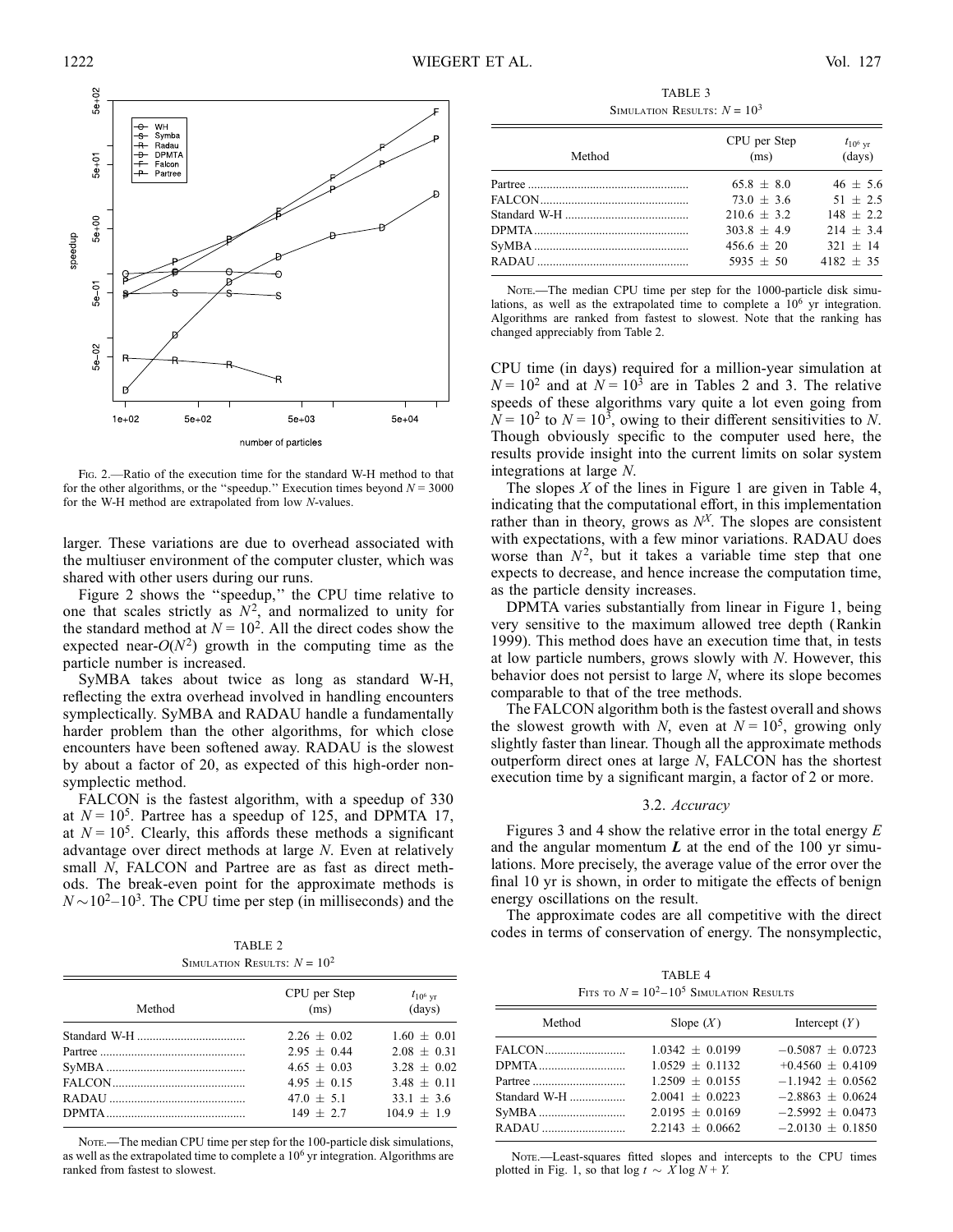

FIG. 3.—Relative error in the energy at the end of the short (100 yr) simulations as a function of N.

variable–step-size RADAU algorithm outperforms all others by about 3 orders of magnitude or more. However, the real test of energy conservation will come in the longer runs. Symplectic methods have appreciable but bounded long-term energy errors; this may be disrupted in the long term by inaccuracies in the force calculations.

The approximate methods perform poorly in terms of conservation of angular momentum  $L$ , relative to direct ones. This is not simply an effect of softening, as the standard W-H code also shows very good angular momentum conservation. Any symplectic algorithm should, by construction, conserve angular momentum to machine precision. FALCON, though it conserves L less well than direct methods, does better than other approximate methods.



Fig. 4.— Same as Fig 3, but for the angular momentum

We note here again that the SyMBA and RADAU codes undergo a more rigorous test, having to deal with close approaches in detail (i.e., no softening): for example, they handle about 1200 close approaches over 100 years for the 3000 particle simulations.

The relative error is generally seen to decrease with increasing N. This effect can be related to the summation of larger numbers of smaller errors, with a consequent reduction in their total. A full treatment is complex, but the Plummer softening used here produces behavior that closely matches the  $N^{-0.73}$  to  $N^{-0.77}$  dependence found for the energy error by Athanassoula et al. (2000) and Dehnen (2001), respectively. FALCON's adaptive softening should allow a slightly sharper decrease ( $\sim N^{-0.8}$ ). This is a small difference, but Figure 3 does show a somewhat larger overall drop in FALCON's energy error than the other methods'.

A plot of error in  $E$  versus that in  $L$  for the all simulations performed is presented in Figure 5. Each point represents one of the simulations with N in the range  $10^2-10^5$ . Though obtained after simulations of only 100 years, the plot provides a general feel for the capabilities of these algorithms. Their accuracy will be examined in more detail with the longer term simulations presented below.

### 3.2.1. Long Integrations

Figures 6 and 7 show the error evolution over  $10^4$  yr for a 1000-particle disk for the different methods, with the exception of RADAU, which because of its slowness was only run for 2000 years of simulated time. The runs with standard W-H and FALCON were extended to  $10^5$  and  $10^6$  yr, respectively, to better observe the long-term error evolution.

The approximate methods show error growth comparable to that of traditional methods over the entire simulation. The energy errors of the simulations performed with DPMTA and FALCON match those of the direct methods quite closely. However, we note that symplectic integrators display an inherent oscillation in the energy, which can be reduced through the use of symplectic correctors (Saha & Tremaine 1992; Wisdom, Holman, & Touma 1996). This effect (which is not



Fig. 5.— Relative energy and angular momentum errors for the short simulations. Each point, indicated by a letter, represents one value of N.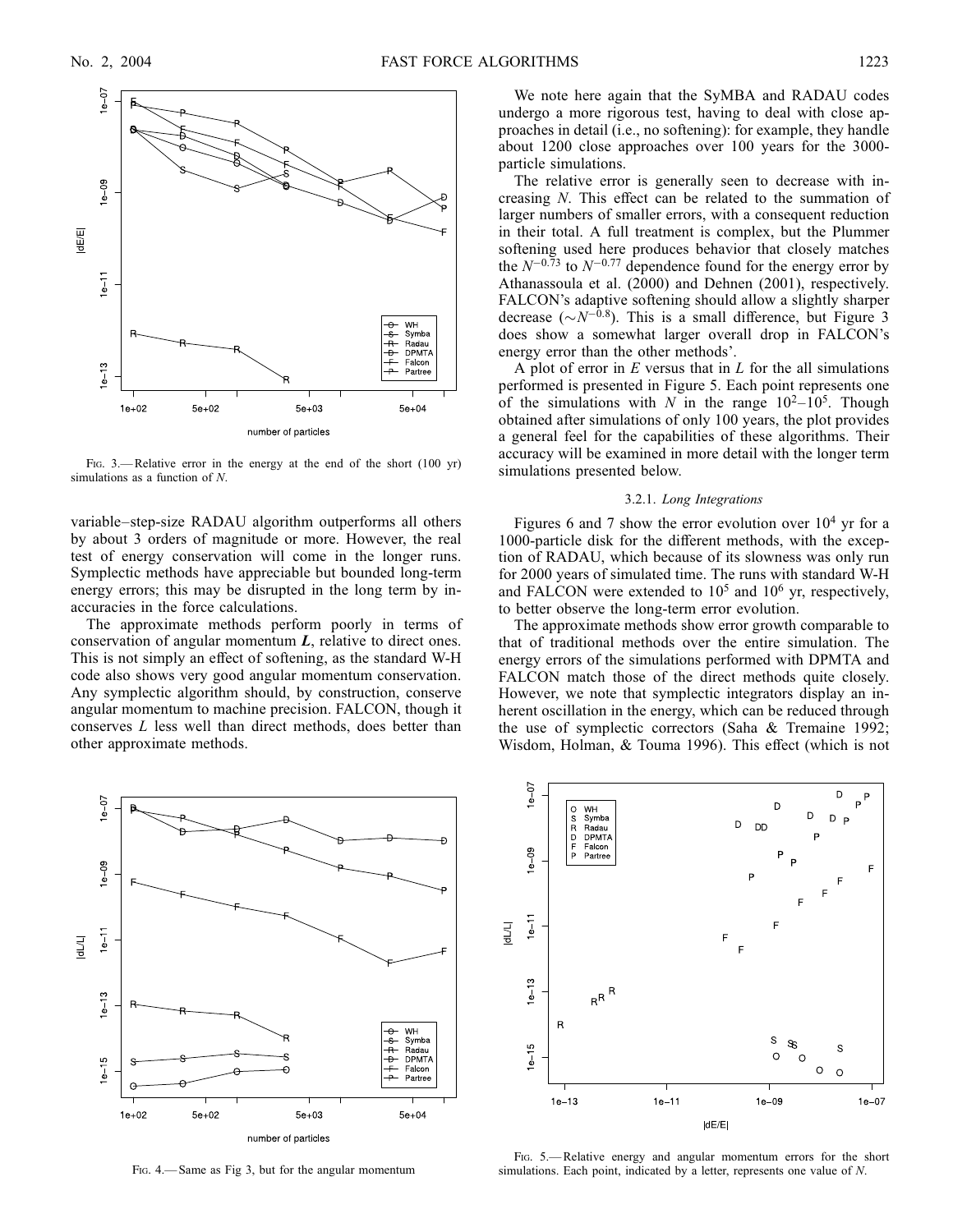

Fig. 6.— Relative error in the energy over the long  $(10<sup>4</sup>$  yr or more) simulations of the  $N = 10<sup>3</sup>$  disk. The data have been boxcar-smoothed for clarity and to bring to light the underlying trends.

usually called the "error," this term being reserved for any secular trend in the average value of the energy) sets a limit on the usefulness of the energy as a measure of accuracy. The value of  $|dE/E|$  for the W-H code effectively measures the size of this oscillation. Thus, two similar curves on this plot do not necessarily indicate that the algorithms conserve energy ''equally well,'' only that any secular energy drift these methods might suffer is much less than the energy oscillation. Nonetheless, the similarity of the  $|dE/E|$  curve to that from the direct method is a necessary, if not sufficient, condition for an approximate force algorithm to be considered for use.

As for angular momentum (Fig. 7), the traditional methods substantially outperform the approximate ones. Orders of magnitude separate even the best fast methods from the  $O(N^2)$ ones. Despite this fact, the error growth curves are well behaved. In particular, their slopes are otherwise often close to those of the standard methods. Thus, though certainly outperformed accuracy-wise by the traditional methods in both  $E$ and L, the methods show a well-behaved error growth, which provides some confidence in their reliability, if only over a restricted span.

### 3.3. Machine Precision

DPMTA is the only approximate algorithm tested here that allows the force errors to be reduced nearly to round-off without reverting to an  $O(N^2)$  calculation. All the algorithms allow the opening angle  $\theta$  to be reduced severely, but this simply results in the forces' being computed by the direct method over large regions of the space (rather than just locally), effectively reverting to an  $O(N^2)$  process.

However, DPMTA allows an arbitrary number of multipole terms to be used in the force calculation (FALCON always employs a fixed number of terms, up to the octupole) while remaining an  $O(N)$  [or at least faster than  $O(N^2)$ ; see § 2.2.2] process. FMM may actually do better than the direct method in terms of accuracy, as the latter involves the superposition of large numbers of partially canceling forces of varying directions and magnitudes, with an associated accumulation of round-off errors.

We investigate the effect of increasing the number of multipole terms M on the accuracy of the result provided by DPMTA. Our earlier tests only used  $M = 4$  and yet were much slower than other approximate methods. As a result, we expect that the code will run even more slowly with more multipole terms. Nevertheless, the possibility of reaching machine accuracy with an algorithm for which the number of computations grows more slowly than  $O(N^2)$  provides a tantalizing prospect.

In order to get directly at the force accuracies, we compute the force (or more precisely, the acceleration) errors. We take the direct  $N^2$  calculation as our reference and examine the variation as a function of  $M$  for a single "kick" step for the  $N = 10<sup>3</sup>$ , 10<sup>4</sup>, and 10<sup>5</sup> disks. The number of digits of accuracy of the DPMTA acceleration is plotted in Figure 8 for opening angles  $\theta = 0.3$ , 0.5, and 0.7. Note that this value is based on the mean acceleration error over all particles and must be interpreted with some care. The distribution of errors is essentially bimodal (local field done to machine accuracy, far field done approximately by FMM), and an average may not characterize it particularly well. However, particles with very small net interparticle-induced accelerations necessarily have large relative errors, and more conservative metrics such as the worst case provide little information on the algorithm's real performance. Note that only a limited number of simulations were performed at  $N = 10^5$ , as the memory required for the deeper tree and large number of multipoles exceeded that of our test machine.

For a given  $\theta$ , the force error is relatively insensitive to N and saturates at machine precision at the top of the graph. The smaller opening angles achieve better accuracy for a given number of multipoles, since they compute a relatively large region directly, using the multipole expansion only for the most distant regions of the disk. The two smallest disks achieve very close to the same accuracy for a given M, whereas the  $N = 10^5$ disk does slightly poorer. This is likely the result of the additional tree levels (six in total) needed at  $N = 10<sup>5</sup>$ , as opposed to the four used for both the smaller disks  $(\S$  2.2.2). The addition of these deeper levels, needed to maintain the speed of the



Fig. 7.— Relative error in the angular momentum over the long  $(10<sup>4</sup>$  yr or more) simulations of the  $N = 10^3$  disk.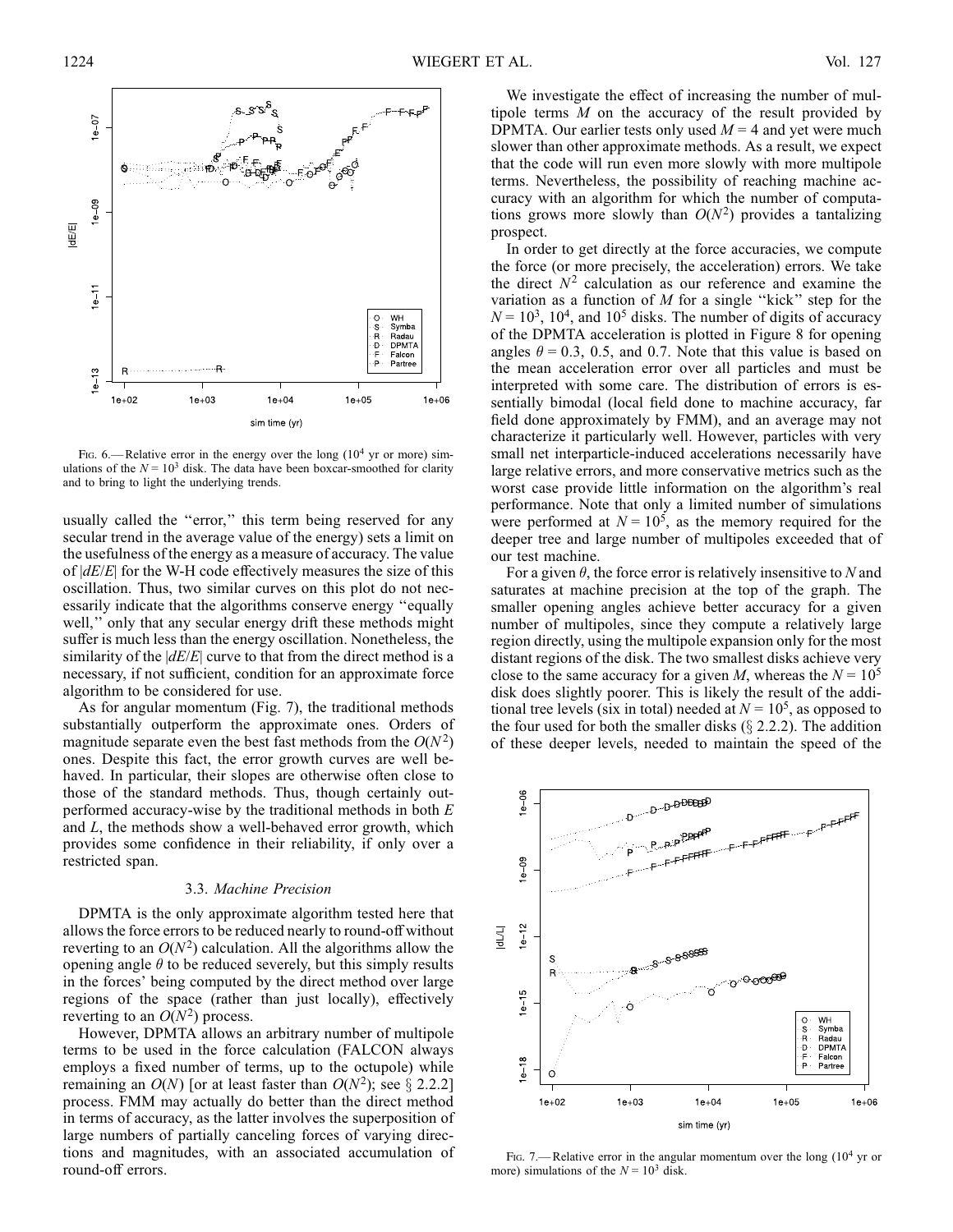

FIG. 8.— Average number of digits of accuracy in a given single force calculation for DPMTA for different opening angles  $\theta$  and particle numbers N.

algorithm, results in the space's being decomposed into smaller cells, thus diminishing the region around each particle satisfying  $l/D < \theta$  (i.e., diminishing the region in which direct force calculations are performed).

If the force error is near round-off, then we expect that DPMTA's accuracy will be comparable to those of the direct methods. This was confirmed by running some 100 yr simulations of the  $N = 10^3$  disk at different  $\theta$ -values (Fig. 9). The energy ''error'' levels off as a result of the small intrinsic energy oscillations inherent in the symplectic method, but the angular momentum error drops to round-off as the force errors



FIG. 9.— Relative error in  $E$  (solid lines) and  $L$  (dashed lines) after 100 yr as a function of M for the  $N = 10<sup>3</sup>$  disk with the DPMTA method. The energy error is flat as a result of the energy oscillations of the symplectic method, but the angular momentum errors go to round-off as the force errors (Fig. 8) do the same.

do the same (Fig. 8), confirming that DPMTA is doing as well as the direct method.

Since equal force accuracies can be achieved for different combinations of  $\theta$  and M, which is the fastest option? The answer depends on the value of N. DPMTA breaks the force calculation into an FMM part and a direct part, which scale differently with N. At lower  $\theta$ , the direct calculation encompasses a larger volume, and the FMM calculation a smaller one, giving weight to the  $O(N^2)$  term. Thus, we expect the CPU time to rise more sharply with N at smaller  $\theta$ . In fact, tests show that while the CPU time required scales roughly as N for  $\theta = 0.7$  and  $\theta = 0.5$  (Table 4), it has increased to  $\sim N^{1.5}$ at  $\theta = 0.3$  for the disks tested here.

Figure 10 plots the CPU time required to generate forces with a given level of accuracy. For the smaller disk, smaller values of  $\theta$  achieve the same accuracy faster because the multipole calculation, despite its good scaling with  $N$ , still takes the bulk of the time at  $N = 10^3$ . In this case, a smaller value of  $\theta$ is to be preferred, but regardless of this value, DPMTA is slower than the direct method. For the larger disks, the differences between values of  $\theta$  become less, though appreciable at higher accuracies. Thus, even at  $N = 10^5$  DPMTA cannot yet produce double-precision forces faster than the direct method. Nevertheless, DPMTA continues to scale well and seems likely to surpass the direct method in the vicinity of  $N = 10^6$ .

Though FMM approaches hold great promise owing to their superior scaling with  $N$ , they remain too slow at the small particle numbers currently feasible to provide a good alternative to direct methods for high-accuracy applications, though with continuing improvements in algorithms and computer hardware, this gap will eventually close.

In a system where collisions are frequent and dissipation is important, errors in the handling of these processes are likely to exceed those in the integrator itself. In this case, one might be justified in using lower accuracy forces, with the accuracy parameters adjusted so that the error due to the integrator is less than or of order that in the other aspects of the simulation.

For large-N disks, DPMTA can provide reduced accuracy forces faster than the direct method. If, for example, only eight



FIG. 10.— Fraction of CPU time, relative to a direct  $N^2$  calculation, required to achieve a given mean force accuracy with DPMTA.